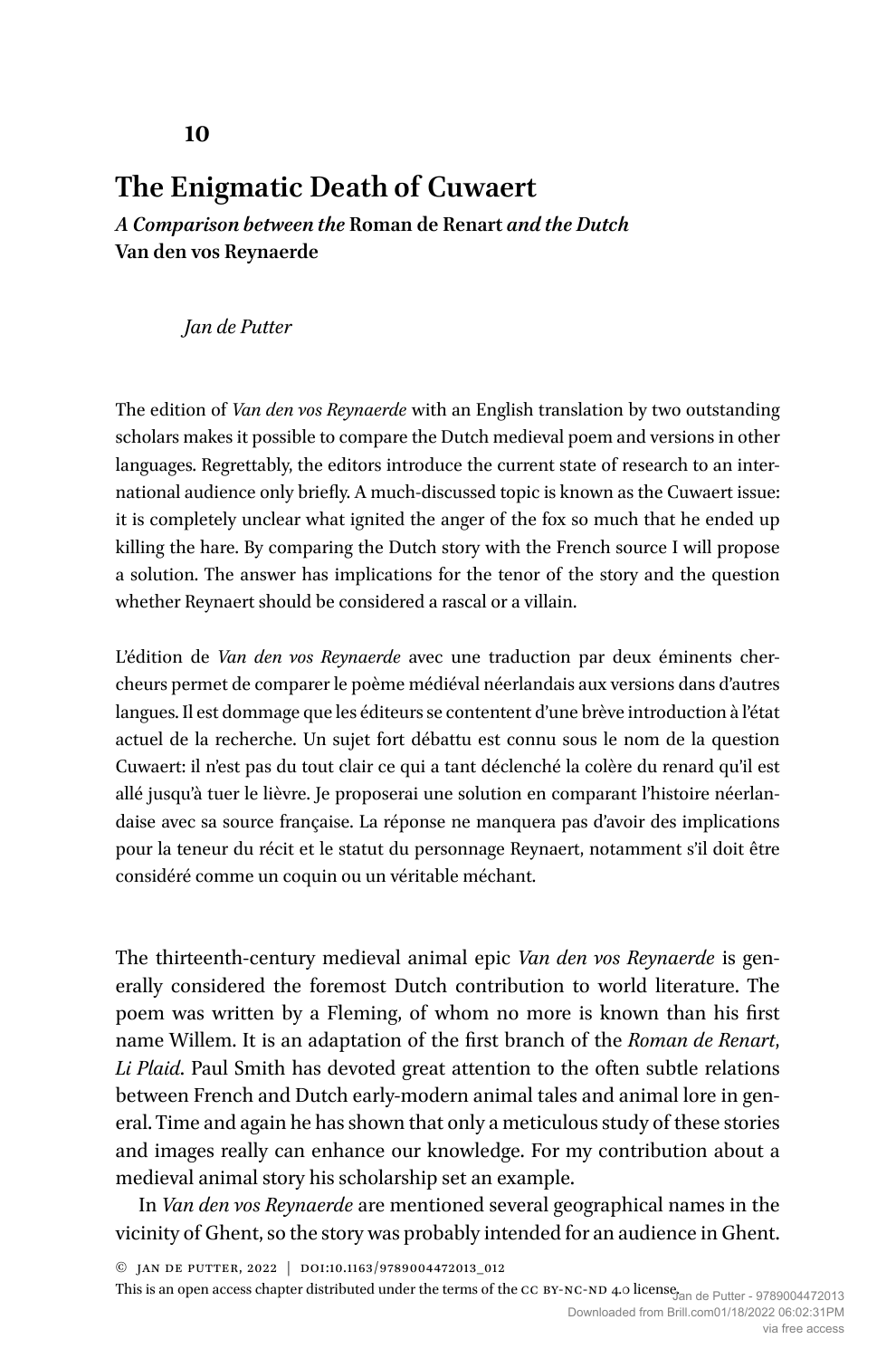Scholars dispute whether it was written for a court day held by the countess of Flanders in the city of Ghent or for the burghers of this city who were often in conflict with the comital power. However, it is certain that the primary audience had an intimate knowledge of courtly manners.1

The first part of *Van den vos Reynaerde*2 is a freely expanded adaptation of the French source. The story takes place in an unspecified, but recognisable time in the past. The King of the animals, the lion Nobel, held court at Pentecost like a thirteenth-century prince would do. Just as in the French story the fox is accused of raping his wife by the wolf Isegrim, but the Dutch author added that Reynaert also broke the 'vrede' (truce, a period during which feuds were prohibited) by trying to kill the hare Cuwaert. When the corpse of a hen was brought before the King, Nobel decided to summon Reynaert to his court. Subsequently, the bear, the cat, and Grimbeert the badger, cousin of Reynaert, were sent to his castle. Grimbeert succeeded to bring him to court. There Reynaert was condemned to the gallows. In the French version he was quickly pardoned when he promised to better his life.

From the fox's conviction onward, the Dutch story no longer follows the French version. Reynaert invented a trick to acquire a pardon. During his last confession, he claimed that his enemies had conspired against the King. This military coup would have been financed by the legendary treasure of the Gothic King Ermenric. According to his tale, Reynaert prevented Bruun from becoming King by stealing the treasure from the conspirators. The treasure was supposedly hidden at Kriekeputte by the fox. The hare Cuwaert confirmed that this place really existed and the King believed Reynaert. Reynaert promised the King his treasure and vowed to depart on a pilgrimage in exchange for a pardon. Blinded by his thirst for gold, the King granted the sly fox leave to go. Nobel warned his subjects not to mistreat Reynaert and his wife. His falsely accused enemies were taken prisoner and skinned.

Reynaert left court with the chaplain Belijn the ram and the hare Cuwaert. Cuwaert was invited by the fox to comfort his wife. Inside Reynaert's den, Cuwaert was killed and devoured by the fox and his family. Thereafter, Reynaert

<sup>1</sup> Wackers, Paul, "Reynard the Fox", in Gerritsen, W.P. – Melle, Anthony G. van (eds.), *A Dictionary of Medieval Heroes. Characters in Medieval Narrative Traditions and Their Afterlife in Literature, Theatre and the Visual Arts. Translated from the Dutch by Tanis Guest* (Woodbridge: 1998) 216. Wackers writes 'aristocratic way of life'. Bouwman and Besamusca think the implied audience is the patriciate of Ghent: Bouwman, André – Besamusca, Bart (eds.), *Of Reynaert the Fox*. *Text and Facing Translation of the Middle Dutch Epic Van den vos Reynaerde. Translated by Thea Summerfield. Includes a chapter on Middle Dutch by Matthias Hüning and Ulrike Vogl* (Amsterdam: 2009) 33.

<sup>2</sup> I used the edition of Bouwman and Besamusca: Bouwman – Besamusca, *Of Reynaert the Fox*, *op. cit*. All citations and translations are from this edition unless stated otherwise. For the orthography I follow the Reynaert journal *Tiecelijn*.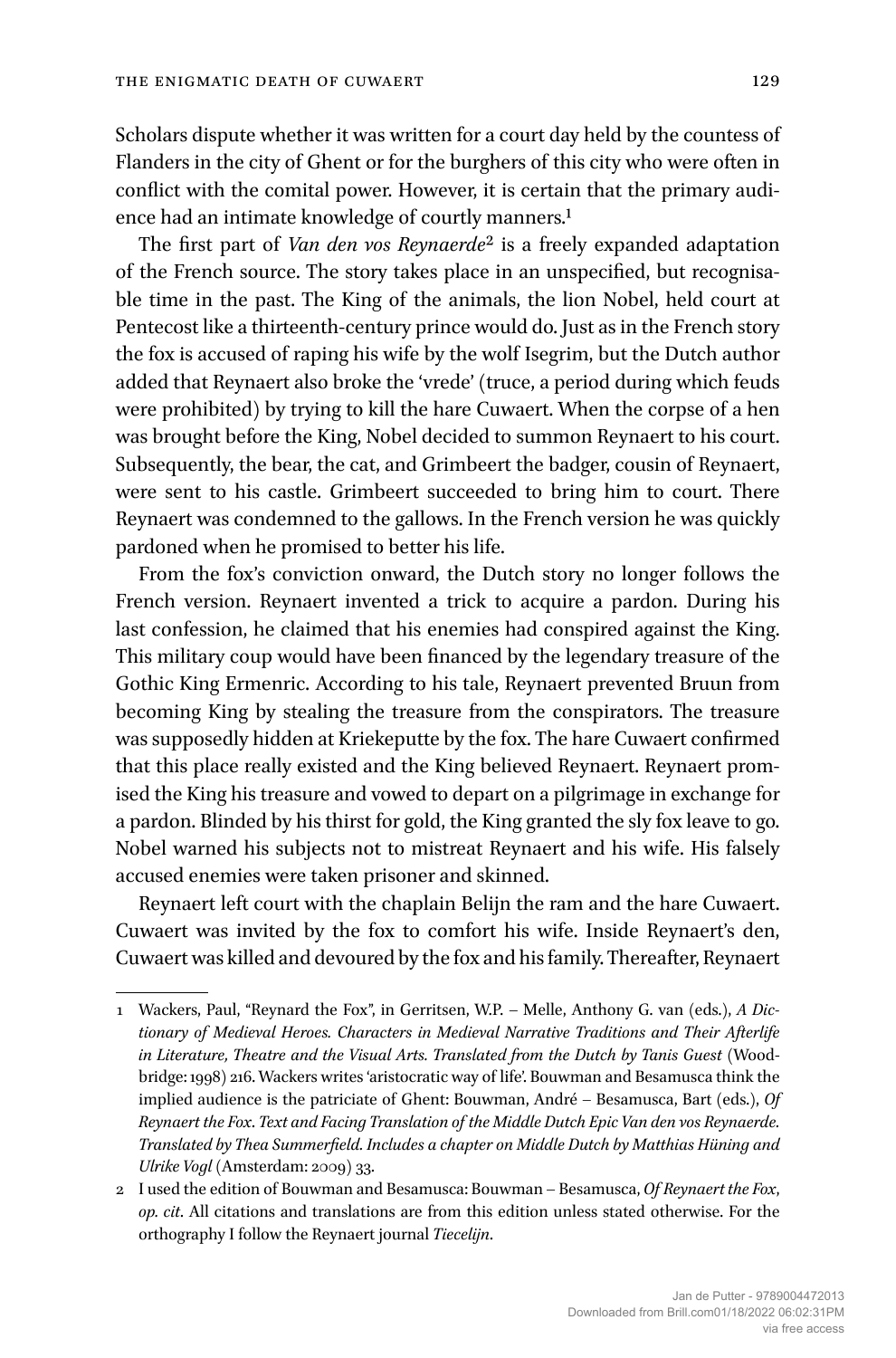asked Belijn to bring a letter to the King stowed away in the pilgrim's bag. The letter was in fact nothing less than Cuwaert's head. When the head was taken out of the bag, King Nobel realised that he had been duped. Reynaert had brought him in a feud with his best barons. The leopard Firapeel came up with a solution and made peace. The wolf and the bear were entitled to harm and kill Reynaert and his family and they were also allowed to hunt Belijn and his relatives, the sheep, for ever.

This version of the story of Reynaert the fox became widely known in Europe through an extended version, *Reynaerts historie*, which was translated shortly before 1500 into Low German and by Caxton into English. The first part of *Reynaerd the fox* and the first part of *Reynke de Vos* are almost literal translations of *Van den vos Reynaerde*.3

## **1 The English Edition of** *Van den vos Reynaerde*

In 1991 André Bouwman obtained his doctorate with distinction on a comparison between the French and Dutch versions of the story. He concluded that, compared to the French example, the Dutch version features animals with a heightened legal awareness, the tricks are more intensified and there are more conflicts in the story.4

Bouwman and his internationally renowned colleague Bart Besamusca are extremely well placed to make an edition of *Van den vos Reynaerde*. Their English translation of the Middle Dutch poem *Van den vos Reynaerde* published in 2009 has been highly welcomed, as an important link in the European tradition of stories about the cunning fox has been made available for an international audience, thereby facilitating a comparative approach of the fox stories for all scholars of medieval literature. They also briefly introduce the reader to the current debates about the interpretation of the poem.5

At the moment the most important subject of debate is the fox's character. The Ghent scholar Jo Reynaert has criticised reading the *Reynaert* along moral

<sup>3</sup> Wackers, "Reynard the Fox", 211–219. Varty, Kenneth (ed.), *Reynard the Fox. Social Engagement and Cultural Metamorphosis in the Beast Epic from the Middle Ages to the Present* (New York – Oxford: 2000).

<sup>4</sup> Bouwman, A.Th, *Reinaert en Renart. Het dierenepos Van den vos Reinaerde vergeleken met de Oudfranse Roman de Renart* (Amsterdam: 1991) 391–413. Bouwman has communicated his findings to an international audience in: Bouwman, A.Th., "Van den vos Reynaerde and Branch I of the Roman de Renaert. Tradition and originality in a Middle Dutch Epic", *Neophilologus* 76 (1992) 482–501.

<sup>5</sup> Bouwman – Besamusca (eds.), *Of Reynaert the Fox*.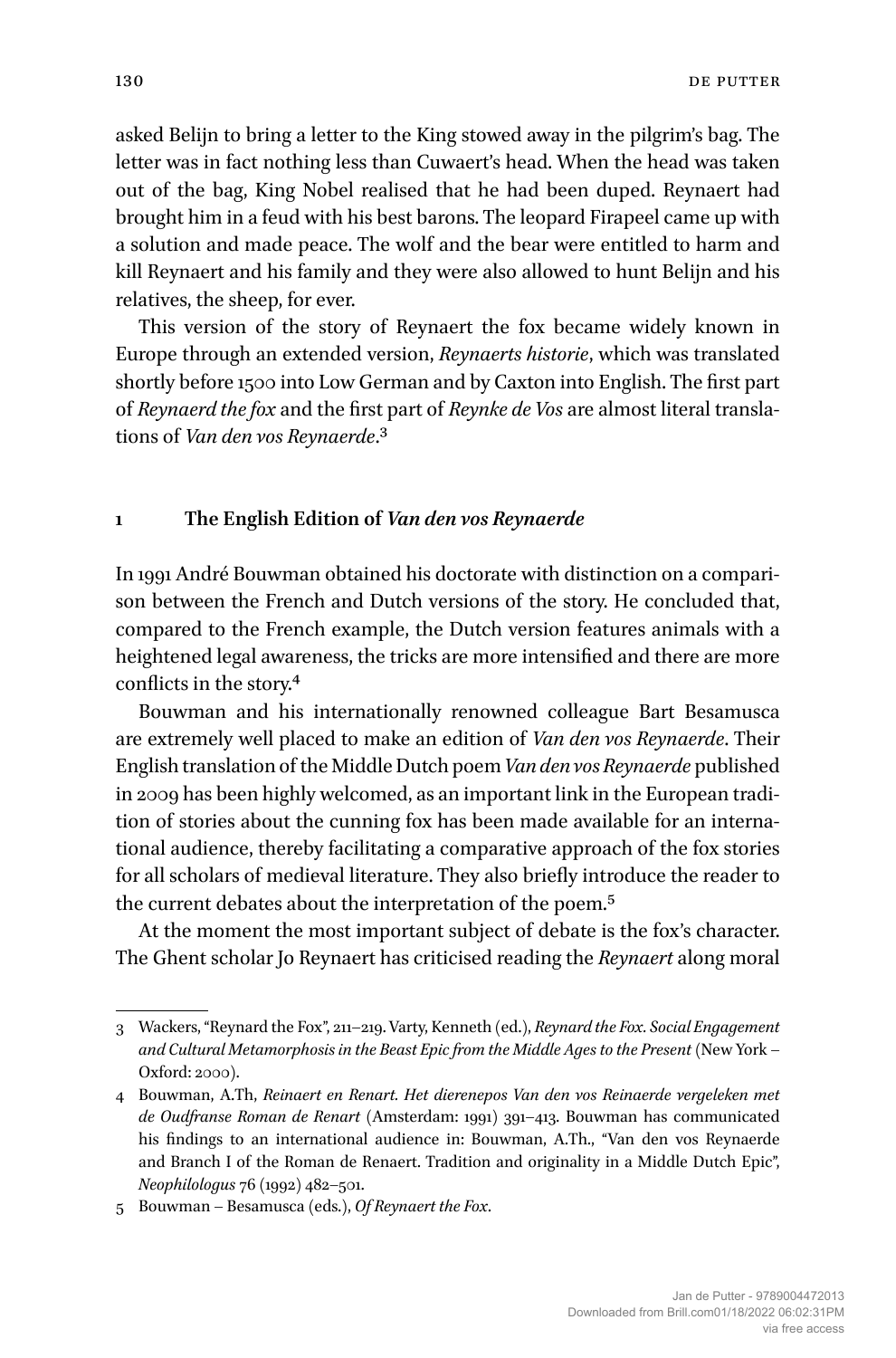lines. In his view the fox is a comical rather than an evil character.<sup>6</sup> Bouwman and Besamusca have responded to this critique by admitting that the medieval public 'must certainly have admired the ingenuity of Reynaert's tricks', but their admiration did not prevent 'them from arriving at a moral judgement of the fox's behaviour'.7 This is a theoretically unsatisfying answer, because the sympathy of the public normally lies with whomever makes them laugh.<sup>8</sup>

From Bouwman and Besamusca's point of view that the fox is an evil character it is quite understandable that they do not discuss a new interpretation of the ending of the story, which Frits van Oostrom has introduced in his history of Dutch literature until 1300, *Stemmen op Schrift*,9 and which has since then also been discussed by Jef Janssens in his survey of the state of the Reynaert research. Janssens, as well as Van Oostrom, conclude that the current view that the court of King Nobel ceases to exist as an orderly society is untenable.10 In the Middle Ages the end of *Van den vos Reynaerde* was not interpreted as the collapse of the kingdom of the animals, brought about by the evil fox. In *Reynaerts historie*, the early fifteenth-century adaptation and extension of the story, the court day of King Nobel was simply prolonged after Firapeel restored peace. Bouwman and Besamusca consider the end of the story as a reversal of the Messianic peace described in the book of Isaiah, where the lamb lies with the wolf and the leopard with the kid.11 This seems a bit farfetched. A leopard does play a role at the end of the story, but there is no kid and the chaplain

<sup>6</sup> Reynaert, Jo, "Botsaerts verbijstering. Over de interpretatie van *Van den vos Reynaerde*", in Dijk, Hans van – Wackers, Paul (eds.), *Pade crom ende menichfoude. Het Reynaert-onderzoek in de tweede helft van de twintigste eeuw* (Hilversum: 1999) 267–280; Janssens, Jozef, "Reinaerts felheid. Nog maar eens over de interpretatie van Van den vos Reynaerde", in *Tiecelijn* 14 (2001) 125–133; Oostrom, Frits van, *Stemmen op schrift*. *Geschiedenis van de Nederlandse literatuur vanaf het begin tot 1300* (Amsterdam: 2006) 488–491; Wackers, P., "Reynaert the Fox: Evil, Comic, or Both?", in Tudor, A.P. –Hindley, A. (eds.), *Grant Risee? The Medieval Comic Presence. Essays in Memory of Brian J. Levy* (Turnhout: 2006) 305–318.

<sup>7</sup> Bouwman – Besamusca (eds.), *Of Reynaert the Fox* 27 (quotation) and 276. Compare Bouwman, A.Th, *Reinaert en Renart* 414.

<sup>8</sup> Reynaert, "Botsaerts verbijstering" 273. Groebner, Valentin, *Defaced: The Visual Culture of Violence in the Late Middle Ages* (New York: 2004) 81–82 and Putter, Jan de, "Firapeel helpt", *Tiecelijn* 19 (2006) 215–217.

<sup>9</sup> Oostrom, Frits van, *Stemmen op schrift* 474–478.

<sup>10</sup> Janssens, Jozef, "Dolen door het land van Reynaert. Het Reynaertonderzoek in het voorbije decennium: een hoogst persoonlijke kijk", *Tiecelijn* 21, *Jaarboek 1 van het Reynaertgenootschap* (2008) 84–86.

<sup>11</sup> Bouwman – Besamusca (eds.), *Of Reynaert the Fox* 242–243.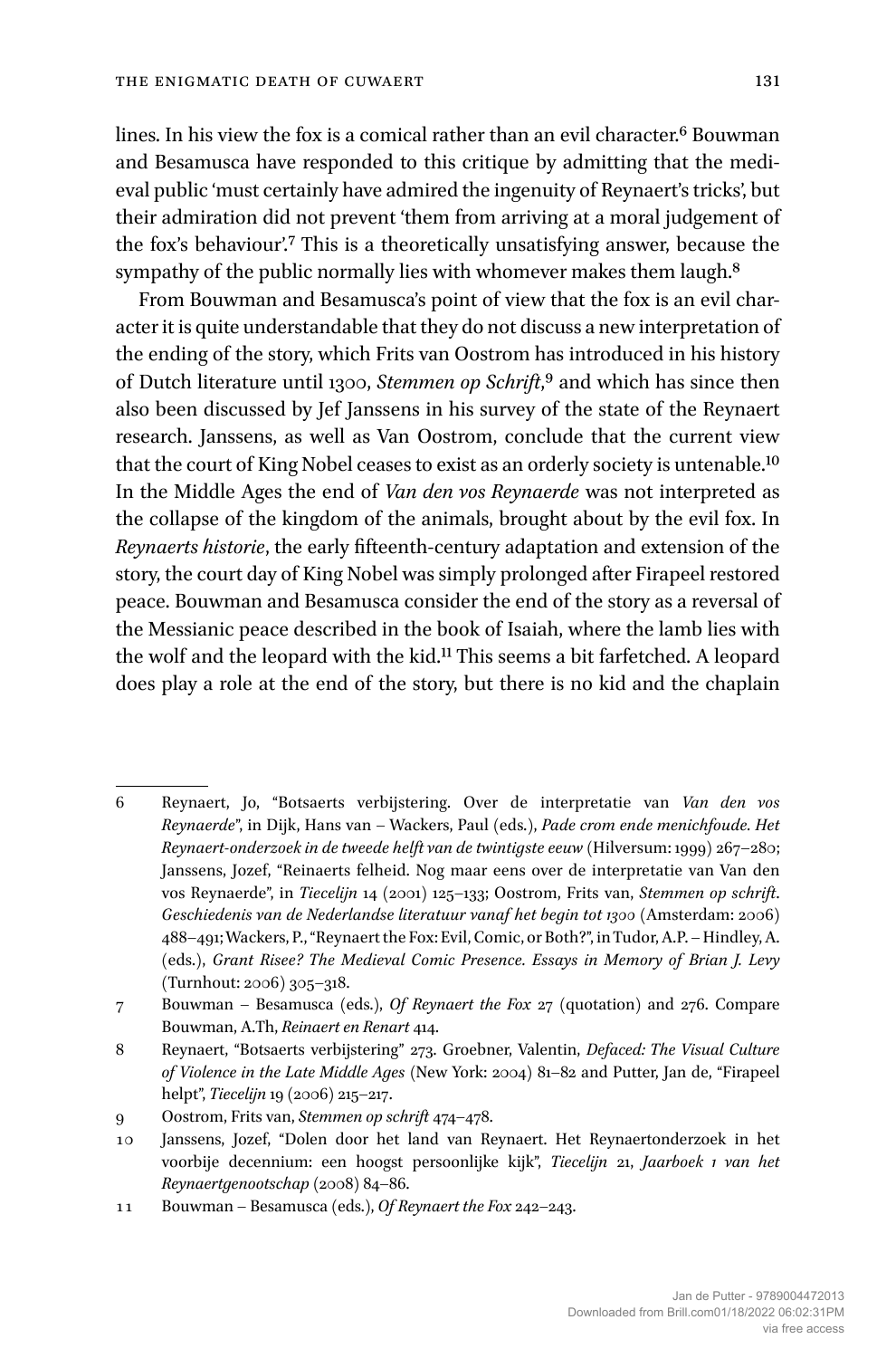Belijn is not a lamb but a ram. A ram is an aggressive animal, that would forcibly defend its flock if need be. Belijn did not defend the faith with his life, so one may call him an unworthy priest, who just like Reynaert was rightfully dispelled from court.12

From my perspective, the feud between the King and his barons Bruun and Isegrim was indeed reconciled by the leopard Firapeel at the end of the story. A judicial reconciliation or 'peace' (pays) was made by which the King granted two great privileges to the bear and the wolf. They are allowed to hunt the unworthy priest Belijn and his relatives and Reynaert and his family as well, until doomsday, which simply means for ever.13 Interpreted in this way, the Dutch adaptation does not alter the ending of the French story fundamentally. Just like in the French version, the story is cyclic. It ends in the same way as it begins.

### **2 The Cuwaert Issue**

One of the objections that have been made against this new interpretation of the ending as a real reconciliation is that the head of the dead hare is a sign of discord, of 'un-peace' in the realm of the animals.14 The word 'pays' in the last line (vs 3469) is generally interpreted as an ironic statement. This is quite an unhistorical view of the meaning of the word 'pays' (peace) in medieval times. A medieval king did not have a monopoly of violence; his task was to settle feuds by making peace between enemies.15 Jo Reynaert has already pointed out that the common view that all animals in Nobel's realm lived in harmony is wrong. For example, there was an argument between the cat and the dog about a sausage.16

In his dissertation Bouwman has devoted a lot of attention to what scholars call the Cuwaert issue, the enigmatic death of the hare. First, he concludes

<sup>12</sup> Putter, Jan de, "De val van een onwaardige priester. Belijn en het slot van Van den vos Reynaerde", *Tiecelijn* 22. *Jaarboek 2 van het Reynaertgenootschap* (2009) 294–296.

<sup>13</sup> Putter, Jan de, "Vrede en pays in Van den vos Reynaerde. Een lezing van het slot tegen de achtergrond van de hoofse opvattingen", *Millennium. Tijdschrift voor Middeleeuwse Studies* 14 (2000) 86–103.

<sup>14</sup> Maesschalck, Yvan de, "Reynaerts proteïsche gestalte. Een kanttekening bij Jozef Janssens en Rik van Daele, *Reinaerts streken* (Davidsfonds, 2001)", *Tiecelijn* 14 (2001) 176. De Maesschalck uses the modern Dutch word 'onvrede'. Same opinion: Janssens, "Dolen door het land van Reynaert" 85.

<sup>15</sup> Mazel, Florian, *Féodalités 888–1180*. Histoire de France (Paris: 2010) 678. Florian Mazel illustrates this with examples taken from the *Roman de Renart*.

<sup>16</sup> Reynaert, "Botsaerts verbijstering" 275.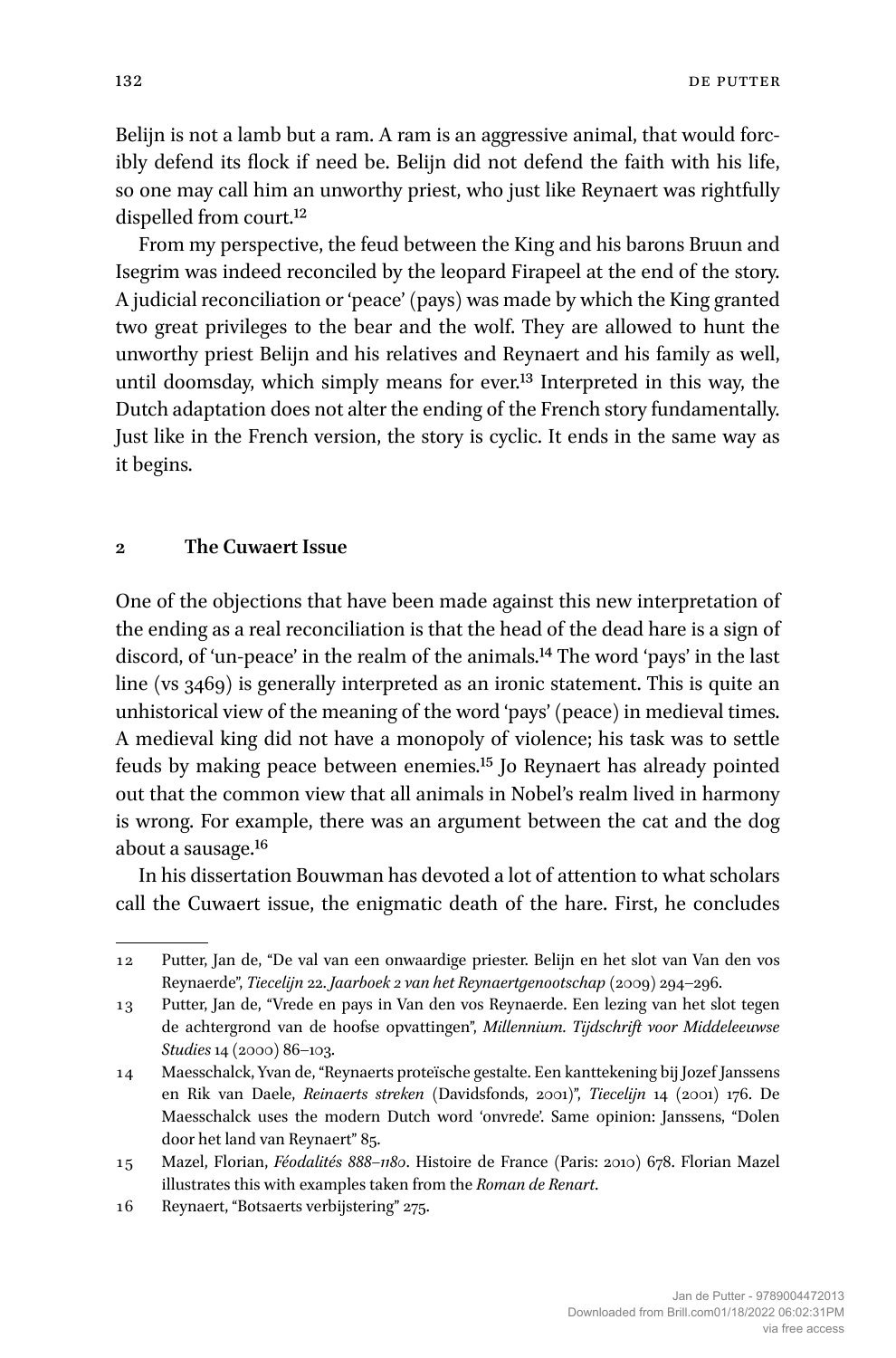that the structures of the French and Dutch stories correspond considerably. In contrast to the French version, the Flemish author puts far more emphasis on Reynaert's deceitful words ('scone tale'). The ambivalence of the scene in which Cuwaert was killed lies in the fact that there is a discrepancy between the feudal animal world, where the animals live according to law, and the beastly animal world, where the law of the jungle rules. Reynaert represents the beastly world, but the den was situated in King Nobel's feudal world and that explains why the words of the fox to his wife are partly fact, partly fiction.<sup>17</sup>

In the edition Bouwman made with Besamusca, this view is repeated: 'Reynaert's cryptic account results in dramatic irony: the audience knows more than Hermeline does. This is amusing and accentuates the perversion of Reynaert's deeds'.18 Bouwman and Besamusca even maintain the suggestion which was hesitantly put forward in Bouwman's dissertation that the comfort given to Reynaert and his family by eating the hare is an intertextual allusion to the Last Supper, which would make the hare the equal of Jesus Christ!19 According to Bouwman the senseless killing of Cuwaert emphasises Reynaerts wickedness.20

Bouwman interprets the Cuwaert passage within the theoretical framework of a spatial opposition between the beastly world of the predators and the feudal court of King Nobel, which adds another layer of meaning to the story. He also emphasises the untruthful nature of the fox's language, which leaves room for quite a lot of speculation about the real meaning of these words. The complex reasoning that Bouwman has developed in his dissertation and repeats in the edition is hard to follow.

Reading the story in this way obscures the reason why the fox wanted to kill the hare. To a modern audience the death of the hare seems meaningless, a sign of the ill-nature of the fox. However, in medieval literature there is no pointless violence. Violence was used as a means to acquire honour and bring shame upon opponents.21 Not everything Reynaert said was necessarily untrue, especially what he said to his wife. I will argue for a more literal reading of *Van den vos Reynaerde*, which is in accordance with its French source. That may lead to a better understanding of the reason why Reynaert killed the hare.

<sup>17</sup> Bouwman, *Reinaert en Renart* 331–339, esp. 331, 332 and 339.

<sup>18</sup> Bouwman – Besamusca (eds.), *Of Reynaert the Fox* 224–227, quote: 225.

<sup>19</sup> Bouwman, *Reinaert en Renart* 340. Bouwman – Besamusca (eds.), *Of Reynaert the Fox* 226.

<sup>20</sup> Bouwman, *Reinaert en Renart* 339: 'De zinloosheid van de moord op Cuwaert onderstreept mijn inziens Reinaerts boosaardigheid'.

<sup>21</sup> Bijsterveld, Aarnoud-Jan A., *Do ut des. Gift Giving, Memoria, and Conflict Management in the Medieval Low Countries* (Hilversum: 2007) 223–224.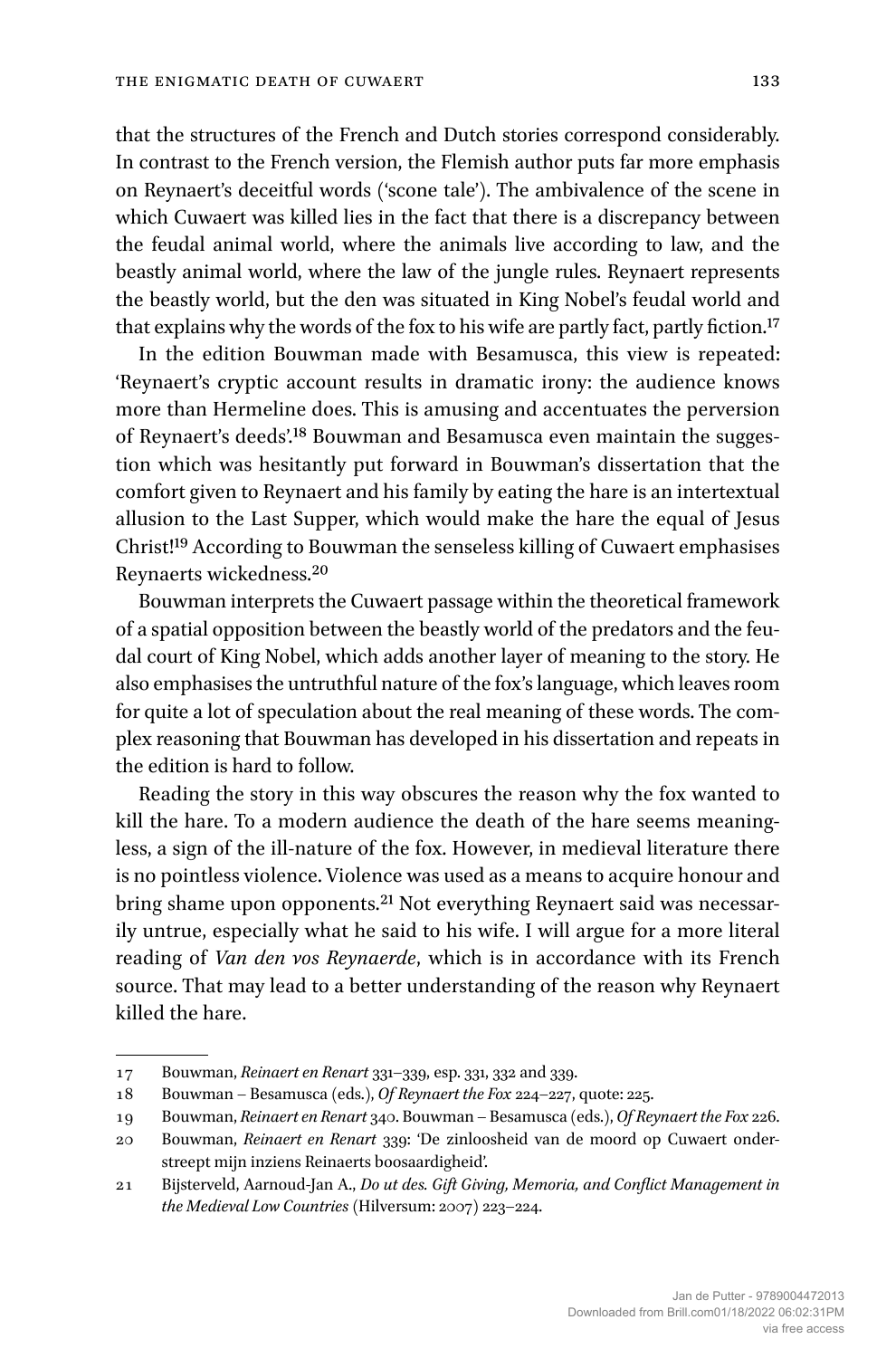134 de la provincia de la provincia de la provincia de la provincia de la provincia de la provincia de la prov

#### **3 Analysing the Conundrum**

In the French model of *Van den vos Reynaerde*, *Li Plaid*, Branche I of the *Roman de Renart*, it is quite clear why Renart wants to take revenge on the hare. Couart appeared for the first time in the *Roman the Renart* after the dead hen had been buried. He laid himself on the grave and was cured miraculously of the fever caused by his cowardice. He even dared to throw a stone at the fox when he was brought to the gallows. After Renart had been pardoned and left the court as a pilgrim, Couart hid in the bushes. When the fox saw the hare, he took revenge. First Renart threatened the hare with ambiguous words, and then seized the hare to take him with him, across the valley up a hill. At the very hill top Renart mocked the King for acting in a cowardly way towards the Saracens. This gave the hare an opportunity to escape and return to court, covered with shame by Renart ('Coart cui il fet honte'). On his arrival all the animals started chasing Renart. In the continuation of this branche, they laid siege to Reynaert's castle Maupertuis.<sup>22</sup> The fox managed to escape but was not in safety.

This ending recalls several stories in Branche II of the *Roman de Renart* and especially those about Chantecler and Renart and the one about Renart and the titmouse. When the cock was seized by the fox, he provoked Renart to answering the insults by the prosecuting farmers. The fox then opened his muzzle so the cock could escape. Something similar happens in the story of the titmouse. There the fox, who was full of tricks ('qui molt sot de bole') was duped by the little bird several times.<sup>23</sup> So the theme of the trickster being tricked is a recurring theme in these stories. Or to be more precise, although the fox is cunning, he cannot contain his vindictiveness. In the end, the fox is the animal that is mocked.

All the Cuwaert passages in the Dutch version differ considerably from the French model. Cuwaert is mentioned early on in the Dutch version. The beaver accused Reynaert of trying to kill the hare. Reynaert promised Cuwaert to teach him the creed so he could become a chaplain. In a famous miniature reproduced on the cover of the Bouwman and Besamusca edition, Reynaert

<sup>22</sup> Dufournet, Jean – Méline, Andrée (eds.), *Le Roman de Renart* vol. 1 (Paris: 1985) 64–65, 110–113 and 116–125 (Branche I, verses 450–455, 1327–1330, 1361–1370 and 1463–1620). Citation 118 verse 1496. According to Bouwman the author of *Van den vos Reynaerde* made use of a manuscript following the β-tradition (version Roques) and a second manuscript following the α-tradition (version Martin). Bouwman, *Reinaert en Renart* 42.

<sup>23</sup> Dufournet – Méline, *Le Roman de Renart* 228–237 Branche II, verses 402–463 (Chantecler) and verses 469–563 (Titmouse). Citation 234 verse 537.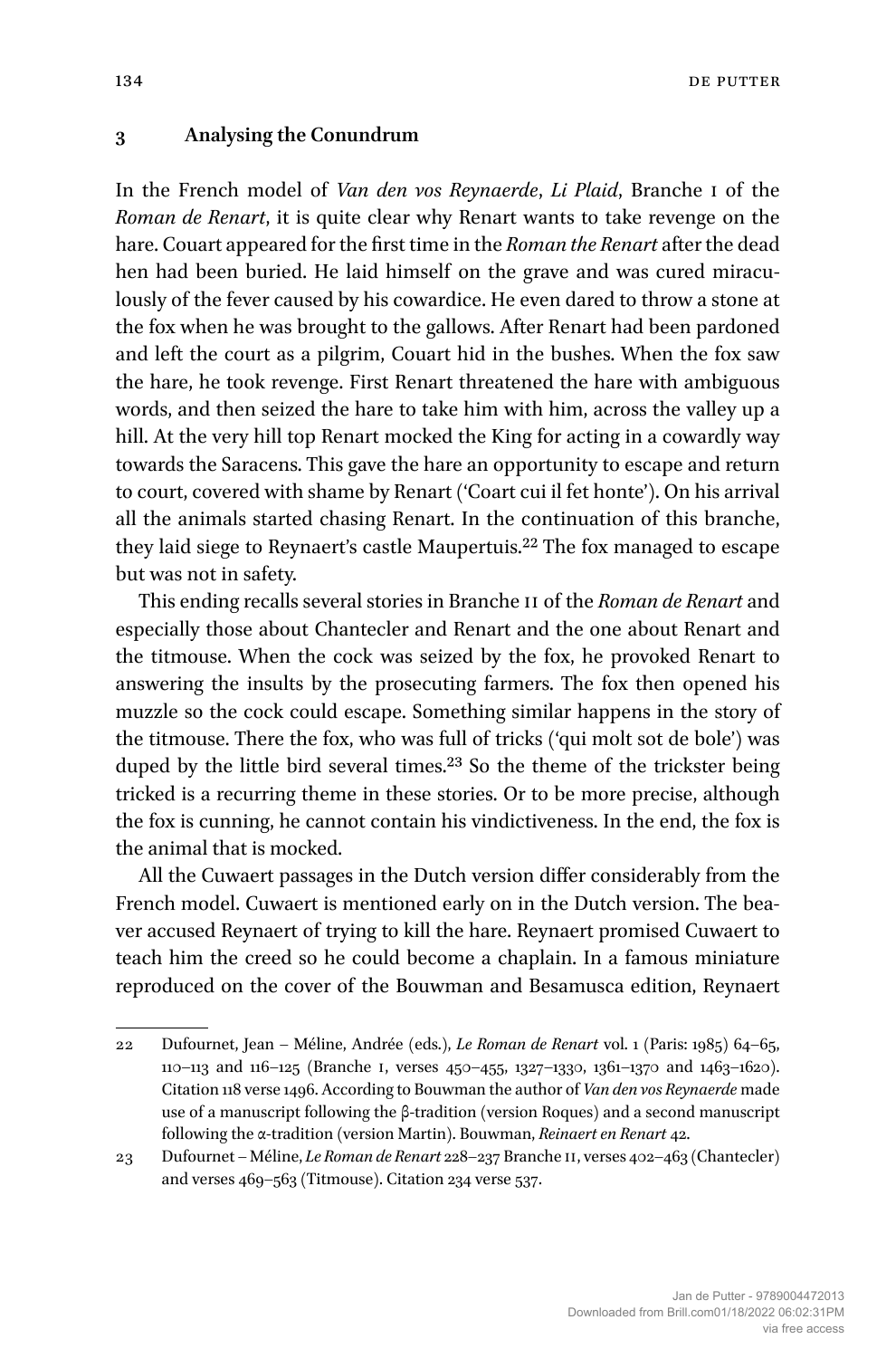holds the hare between his legs to teach him the creed. Most scholars interpret this scene as an allusion to homosexuality, although Paul Wackers doubts it has anything to do with sex.24

The scene is more likely to be an allusion to heterosexual lust as learning the creed is used as a metaphor for sex between a cleric and a woman.25 In a scene with a double meaning, we should not only take the metaphorical meaning seriously but also its literal meaning. It is quite apparent that the hare was pretty anxious to be educated in order to become a cleric. Later in the story, we are informed that before the king's truce was declared, a hound near Kriekeputte had promised the hare to pay his school fee, 'past' in Middle Dutch (vs 2674). Kriekeputte was actually an existing peat reclamation, situated on the border of present-day Belgium and the Netherlands.

Clerics and hares are well known in medieval literature for their sexual lust. In marginal illustrations, it is not uncommon to see a hare depicted as a cleric of lower ordination. Sometimes he is even accompanied by a ram who acts as a priest.26 So it seems reasonable to assume that Cuwaert wanted to become a cleric because he would like to be in a position to seduce women. His first intended victim might well have been Reynaert's wife but the hare did not stand a chance because he was duly killed by the fox. The events leading up to his death already started at the court of the King.

When Nobel pardoned Reynaert, the King gave the fox a safe-conduct. This was the standard procedure during the Middle Ages. The judiciary guaranteed the safety of a convicted criminal who went on a pilgrimage, because it was not unthinkable that he might be attacked by their enemies.<sup>27</sup> The safe-conduct of the King explicitly protected Reynaert and his family. Whoever would injure one of them would put his life at risk.

<sup>24</sup> Wackers, Paul, "[review of] J.D. Janssens e.a., *Van den Vos Reynaerde. Het Comburgse handschrift*, Leuven, Davidsfonds, 1991", *Tiecelijn* 5 (1992) 79–80. Rijns, Hans, "Of hi den credo niet en wel las", *Tiecelijn* 12 (1999) 163–176. Meuwese, Martine, "The Secret History of the Fox and the Hare", in Claassens, Geert H.M. – Verbeke, Werner (eds.), *Medieval Manuscripts in Transition. Tradition and Creative Recycling* (Leuven: 2006) 181–185.

<sup>25</sup> Rijns, Hans, "Of hi den credo niet en wel las" 165.

<sup>26</sup> Randall, Lilian M.C., *Images in the Margins of Gothic Manuscripts* (Berkeley – Los Angeles: 1966) fig. 226 and fig. 569–571.

<sup>27</sup> Herwaarden, Jan van, *Opgelegde bedevaarten. Een studie over de praktijk van opleggen van bedevaarten* (*met name in de stedelijke rechtspraak*) *in de Nederlanden gedurende de late middeleeuwen* (*ca 1300–ca 1550*) (Assen – Amsterdam: 1978) 15. Compare: Frederiks, K.J., *Het oud-Nederlandsche strafrecht*, Deel I (Haarlem: 1918) 133 and 157–160.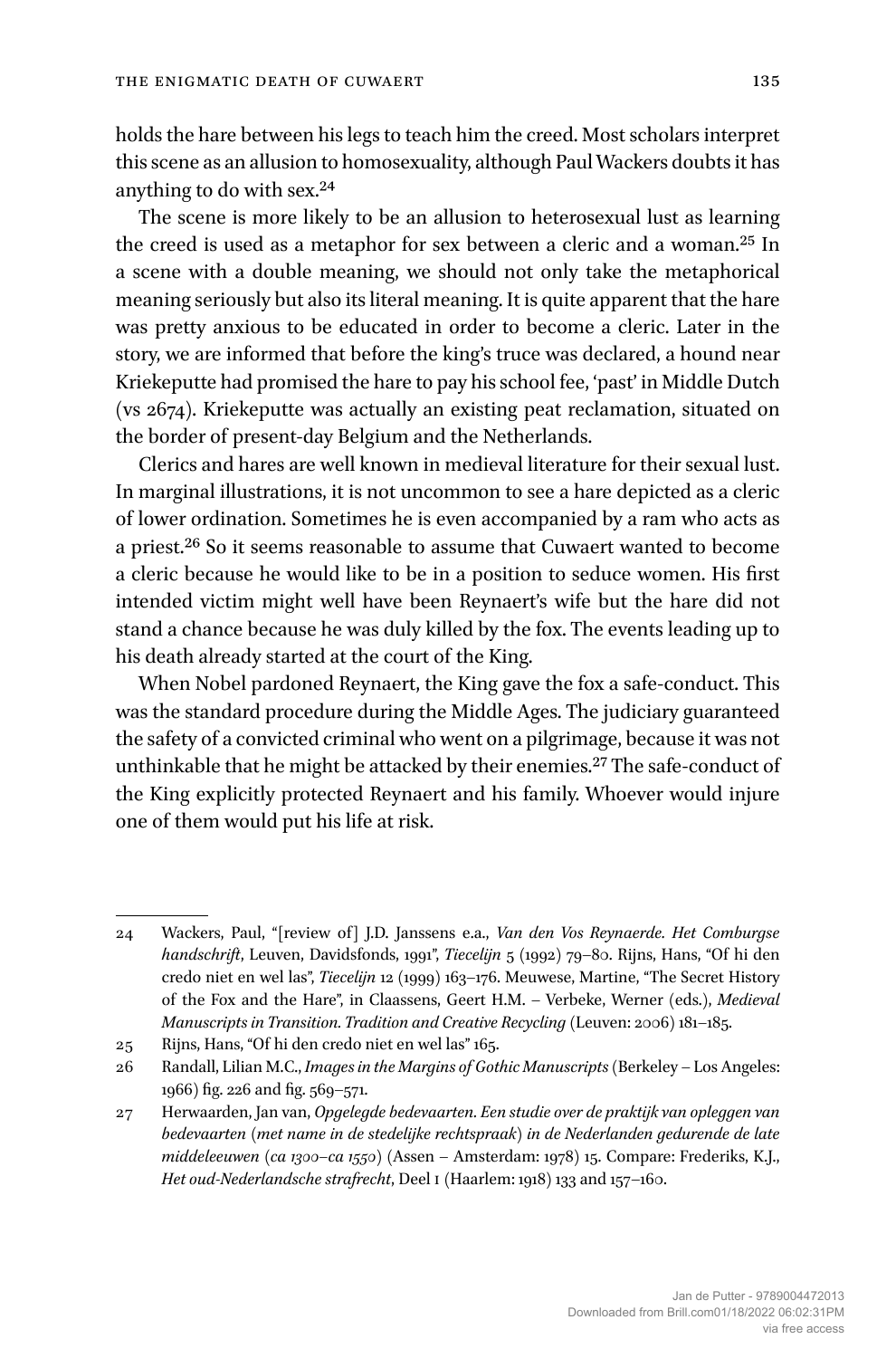[...] ende ghebiede hu allen bi huwen live dat ghi Reynaerde ende zinen wive ende zinen kindren eere doet. vs 2780–278228

Moreover, the King would dismiss all complaints about the fox.

In wille meer gheen claghe van Reynaerts dinghen horen. vs 2785–278629

The King assumed that Reynaert had bettered his life and would do penance by going on a pilgrimage. In this way all animals were reconciled with the fox. Any further accusation of Reynaert would be prompted by vindictiveness of the plaintiff and would obstruct the fox's voyage. The king thought he had handled Reynaert's case well.

It was not uncommon for criminals to be ridiculed when they were sentenced to make a pilgrimage.30 The author hints at this when he says that everybody in the German empire, between Schouwen in the present-day Netherlands and Poland, would roar with laughter when they saw the fox. The Flemish in the French Kingdom were certainly more courteous.31 The King prohibited not only the harm to Reynaert but also his wife and children. On the part of the medieval audience this raised the expectation that one of them might be maltreated or even defiled.

When Reynaert left court he was accompanied by the two most peaceful animals who eat only grass, the chaplain Belijn and the would-be chaplain Cuwaert. They were willing to accompany the fox up to Maupertuus where the fox would take leave of his wife Hermeline and their offspring. It is a topos in crusader chronicles that the relatives of a leaving crusader are inconsolable. When Louis VII left on crusade his mother and wife were shedding tears, grieving and wailing.32 According to the *Reynaert*, it was usage that a cleric payed a

<sup>28</sup> '[…] and I order all of you, at the peril of your lives, to honour Reynaert and his wife and his children.'

<sup>29</sup> 'I do not wish to hear any more complaints about Reynaert's actions.'

<sup>30</sup> Webb, Diana, *Pilgrims and Pilgrimage in the Medieval West* (London – New York: 2001) 51.

<sup>31</sup> I disagree here with Jo Reynaert and Paul Wackers, who think that the audience would laugh about how Reynaert was dressed. Reynaert, "Botsaerts verbijstering" 273. Wackers, P., "Reynaert the Fox: Evil, Comic, or Both?" 310–311. By the way, this is an indication that the conflict between the countess of Flanders and the count of Holland about Zeeland territories south of the Oosterschelde was thematised in the poem.

<sup>32</sup> Housley, Norman, *Fighting for the Cross. Crusading to the Holy Land* (New Haven – New York: 2008) 77–79.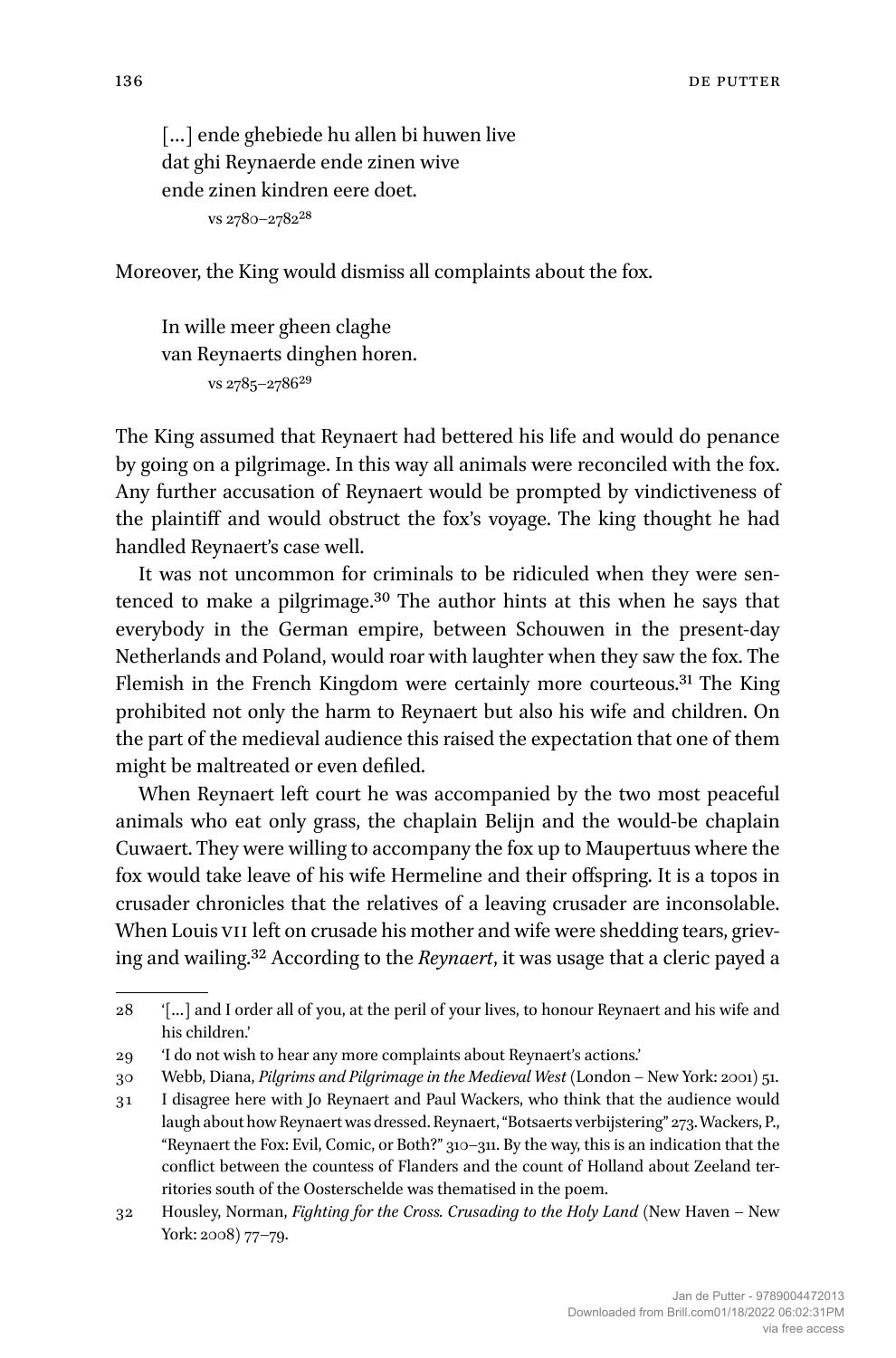visit to the wife left behind. Belijn, however, was too large to enter Reynaert's den. Reynaert requested the priest to ask Cuwaert if he wanted to comfort ('troeste' (vs 3080)) Hermeline and the cubs. After Belijn had asked Cuwaert to comfort Hermeline, Reynaert cajoled the hare into entering the fox's den. A wheedling fox is always up to tempting his victim to act in an immoral and illegal way. It seems likely that the lecherous hare interpreted 'comforting' rather broadly, meaning he might also try to sexually comfort Reynaert's wife.33 For Reynaert 'comforting' probably meant offering the hare to Hermeline as a reward for taking care of his children. He had already promised that before going to court to defend his case (vs 1421).

When the fox entered the den, Hermeline asked Reynaert how he had managed to escape. The fox answered that he had become a pilgrim, while Bruun and Isegrim had become hostages ('ghisele') for him. The words Reynaert spoke are as much directed to Cuwaert as to Hermeline. This is a reworking of the scene in the *Roman de Renart* where Renart spoke to Couart, who was hiding himself in the bushes.34 The Dutch words make unambiguous that the hare, who is still free, could not escape. The bear and the wolf were taken prisoner after Reynaert had falsely accused them of conspiring against the King.

Heere Brune ende here Ysengrijn Sijn worden ghisele over mi. vs 3103–310435

Although Bouwman and Besamusca judge that that they offered themselves as hostages for Reynaert is false information, the text does not make the point that they offered themselves voluntarily: it does say they were taken prisoner.<sup>36</sup>

Hostages were a way in which peace was guaranteed in the violent society of the Middle Ages. The *Keur van Zeeland* (Privilege of Zeeland) of 1256 opens with the provision that when the count of Holland is in Zeeland hostages have to be handed over.37 Whenever a violent act was committed, the count could take revenge on the hostages. In the same way, the bear and the wolf served as

<sup>33</sup> The *Middle Dutch Dictionary* (MNW) is known for its prudency. However, the *Woordenboek der Nederlandse Taal* (WNT) gives the meaning 'to give sexual comfort". *WNT* s.v. troosten 6. The *WNT* cites two 16th century examples.

<sup>34</sup> Bouwman, *Reinaert en Renart* 334.

<sup>35</sup> 'Lord Bruun and Lord Isegrim have become hostages for me.'

<sup>36</sup> Bouwman, *Reinaert en Renart* 335–336. Bouwman – Besamusca (eds), *Of Reynaert the Fox* 224.

<sup>37</sup> Kruisheer, J.G. (ed.), *Het ontstaan van de dertiende-eeuwse Zeeuwse landkeuren. Met een teksteditie van de keur van Floris de Voogd (1256) en van de keur van graaf Floris V (1290)*, (Hilversum: 1998) 90.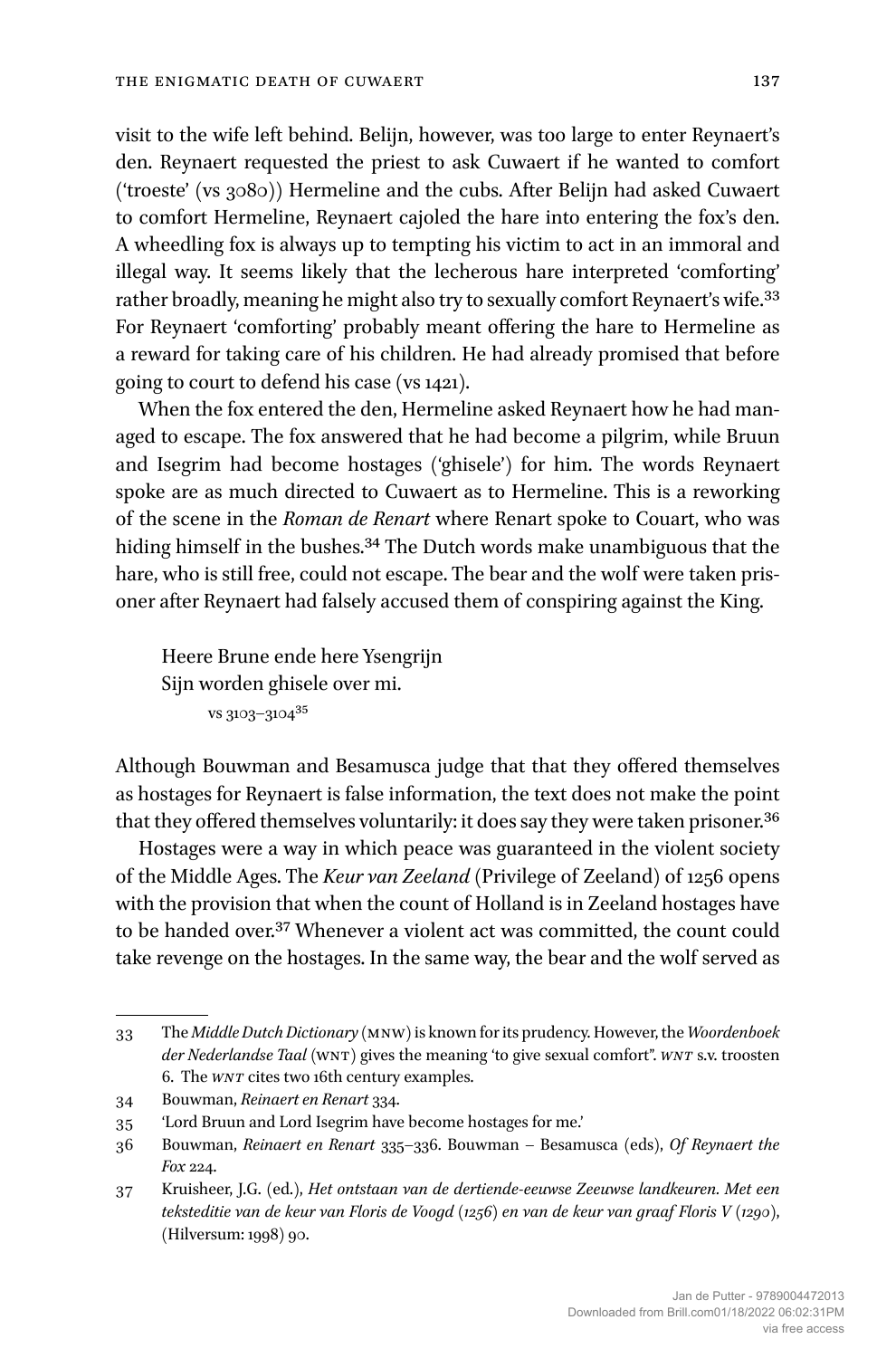a guarantee that neither Reynaert nor his wife would be attacked by someone else. The King had even proclaimed that no one must complain about the fox. Thus, Cuwaert might not expect help when he would be attacked by the fox. Reynaert was protected by the King himself.

Cuwaert the hare entered Maupertuus as a free animal, but he was in the hands of Reynaert and his wife. They could do to him whatever they pleased as a lawful retribution for his misdeed.

Die coninc hevet, danc hebbe hi, Cuaerde ghegheven in rechter zoene Al onsen wille mede te doene. vs. 3105–3107

Bouwman and Besamusca translate the fox's words to his wife as: 'The King has – thanks be to him – presented Cuwaert as a lawful retribution, to do with him what we like.' This translation suggests that Cuwaert had been given as a present to Reynaert at court, and that Reynaert is lying. This makes no sense. However, when the words of the fox are interpreted as an ominous remark meant also for Cuwaert, they fit the context.

The participle 'ghegheven' emphasises that the hare is now completely at the hands of the receiver.<sup>38</sup> In the context of Cuwaert still being free, this means that 'The King *shall certainly* give Cuwaert as a lawful retribution'.39 'Danc hebbe hi' is a subjunctive that fits the preceding sentence, '*May* we thank him'. It articulates a wish. Reynaert and his wife are indebted to the King for his gift.

These words are the consequence of King Nobel's prior command to honour Reynaert and his wife and children at the peril of the lives of trespassers. So they reveal that the hare was at the hands of the fox as a retribution for the crime he had committed against Reynaert and his family. They took the law into their own hands, which was allowed, although with restrictions, in the feuding medieval society.

Reynaert justified his deed by saying:

Die coninc die lyede das Dat Cuaert die eerste was, Die ons verriet jeghen hem. vs. 3108–3110

<sup>38</sup> Horst, J.M. van der, *Geschiedenis van de Nederlandse syntaxis*, Deel I (Leuven: 2008) 409–410.

<sup>39</sup> Same construction in verse 3404. See about this verse De Putter, "Vrede en pays" 90.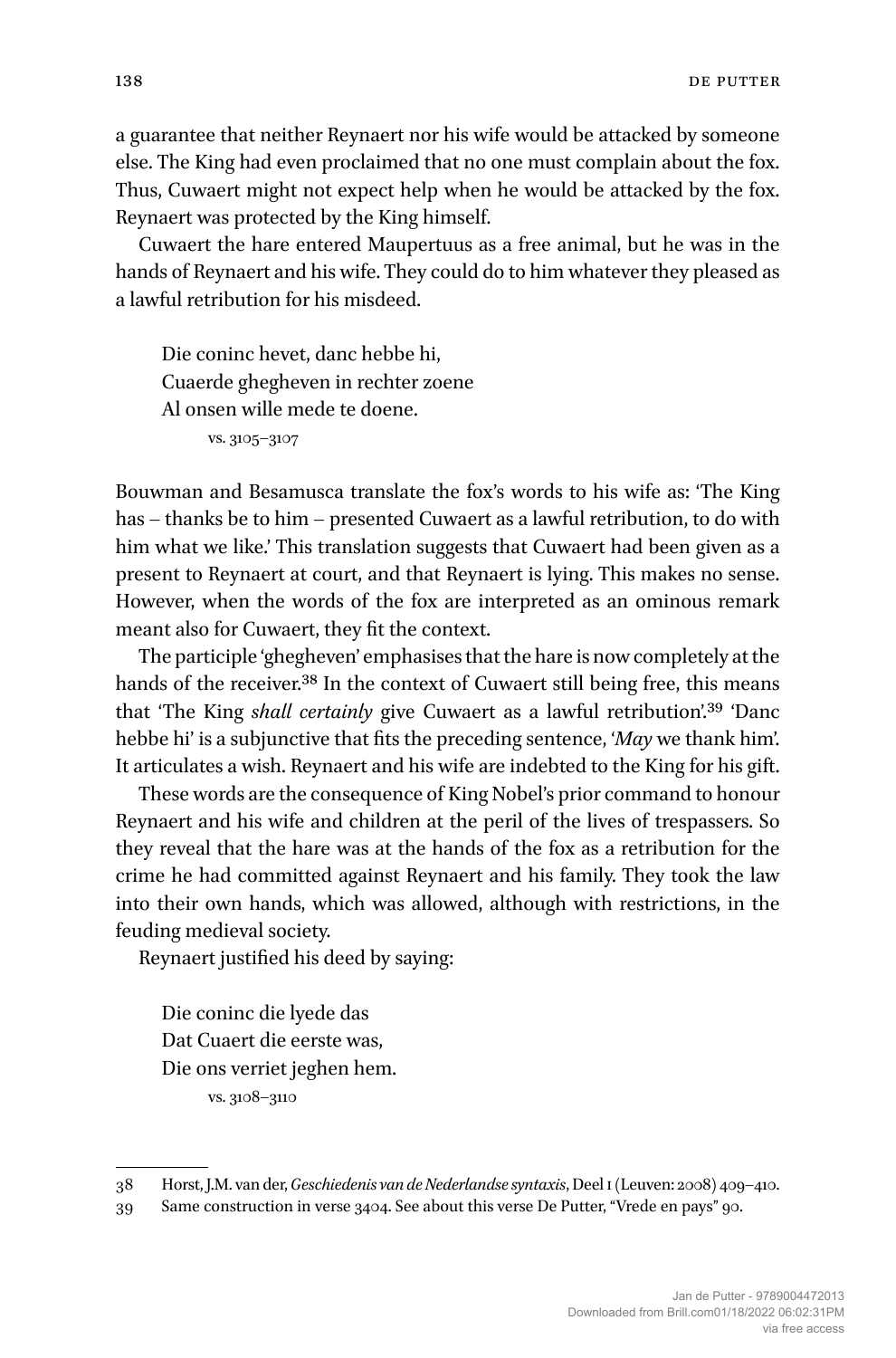The translation of this passage is highly problematic. Already in the thirteenthcentury Latin adaptation of the Dutch poem, *Reynardus vulpes*, the translator rendered this verse as 'the King said that he (Cuwaert) was the first animal to complain about Reynaert and accused the fox before the King'.40 Following this reading, scholars like Bouwman<sup>41</sup> suspect that Cuwaert unintentionally disclosed that there was no treasure at Kriekeputte but only counterfeiters. This interpretation is unlikely for several reasons. Firstly, the relation between Cuwaert's death and this story is not made clear anywhere. Reynaert did not have to eliminate Cuwaert for exposing the story of the counterfeiters. Soon the King will know that there is no treasure at all. Secondly, how could Cuwaert have been the first to incriminate the fox? Many animals had already complained already before Cuwaert spoke about Kriekeputte at court. Thirdly and most importantly, Cuwaert has done something ('verriet') against Reynaert and his *wife*. The text has the personal pronoun 'ons' (us).

The Middle Dutch verb 'verraden' had a broader meaning than its modern Dutch equivalent. There is no doubt that further on in the poem line 3420 'dat hi Cuaerde verriet' means that Belijn was unfaithful to Cuwaert by returning to court without him. So line 3110 'dat Cuwaert die eerste was die ons verriet' can also be translated as 'Cuwaert was the first to be disloyal towards us'.42 These very words refer back to King Nobel's command to honour Reynaert and his family and not to the disclosure of the counterfeiters at Kriekeputte. 'Jeghen' is the Middle Dutch equivalent of the Latin 'contra' and can mean: 'in contradiction to'…; 'jeghen hem' can be interpreted as 'against the King's order'. This is supported by an attestation in the Middle Dutch Dictionary: the editor translates 'ieghen de raet' as 'against the decision of het council'.<sup>43</sup> The King had not acknowledged this yet.

<sup>40</sup> Huygens, R.B.C, "Reynardus Vulpes. Baudouin le Jeune et sa traduction latine de la branche flamande du Roman de Renart", in *Serta mediaevalia: Textus varii saeculorum X–XIII. Poetica. Indices* Corpus Christianorum. Continuatio mediaevalis 171A (Turnhout: 2000) 877: 'meque gravasse refert illum questumque fuisse, rex pro me primum' (vs 1573– 1574). For an edition with a translation in Dutch: Huygens, R.B.C., *Reynardus Vulpes. De latijnse Reinaert-vertaling van Balduinus Juvenis* (Zwolle: 1968) 150.

<sup>41</sup> Bouwman, *Reinaert en Renart* 337. Bouwman – Besamusca, *Of Reynaert the Fox* 225. His line of reasoning goes back to the beginning of the scholarly research of the text. Logeman, H, "Aanteekening op R.V. vs. 1311, R.I. vs. 2674", *Tijdschrift voor Nederlandse taalen letterkunde* 4 (1884) 185–188.

<sup>42</sup> The *Middelnederlandsch Woordenboek* (Middle Dutch Dictionary) (*MNW*) gives as explanation for this verse: Cuwaert discredits Reynaert before the King. *MNW* s.v. verraden 2. I choose *MNW* s.v. verraden 7: to treat someone disloyally. The historical Dutch dictionaries are consultable via: <[http://gtb.inl.nl>](http://gtb.inl.nl).

<sup>43</sup> *Middelnederlandsch Woordenboek* (*MNW*) s.v. jegen I, 4d.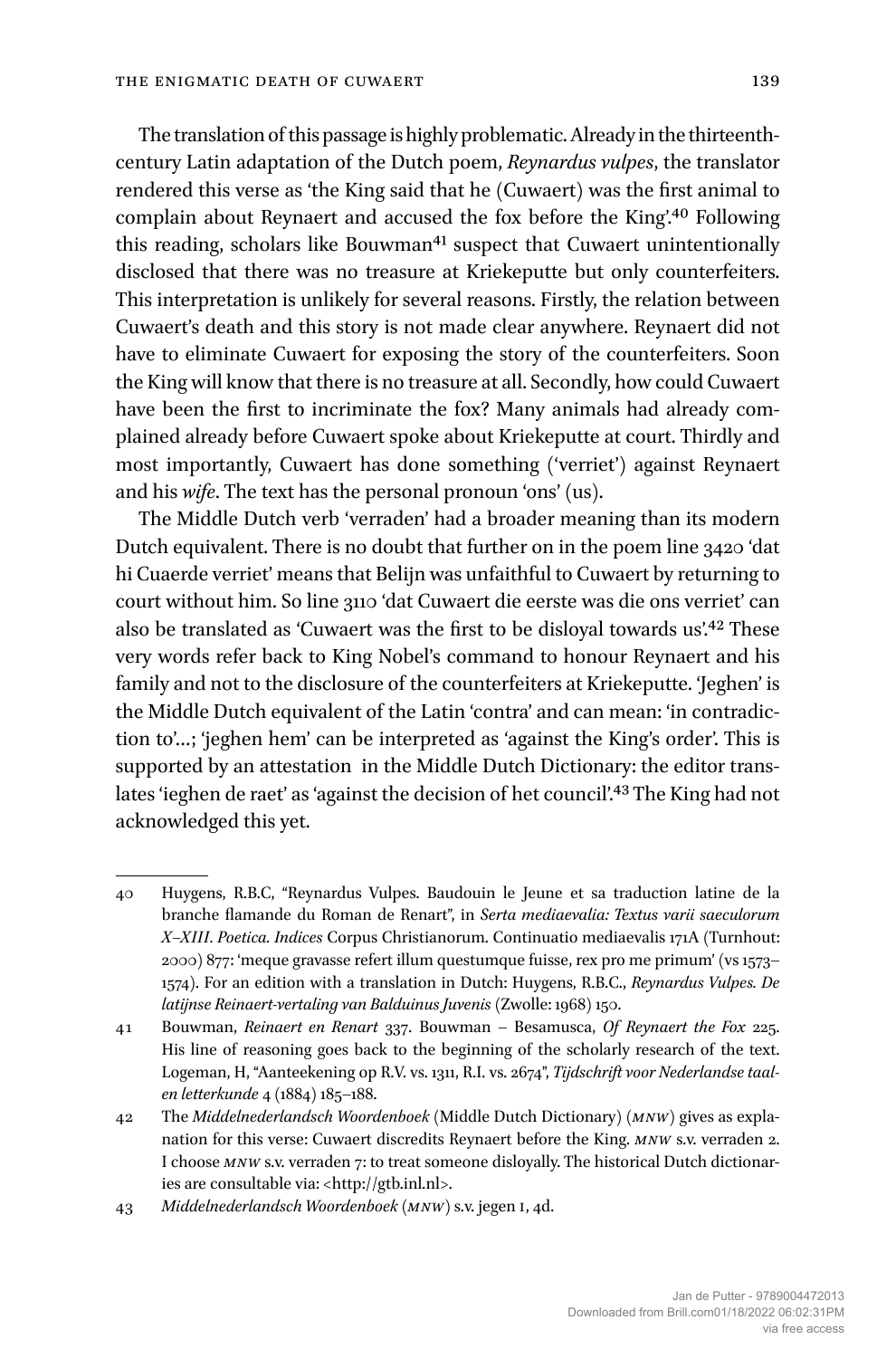The finite verb 'lyede' in the preceding main clause 'die coninc lyede das' can also be a subjunctive preterite instead of an indicative preterite.44 The full sentence can be paraphrased as 'the King *would* acknowledge that Cuwaert was disloyal towards us against the King's orders'. Afterwards, the King *would* have approved the killing of the hare. Reynaert having caught Cuwaert redhanded, is legally entitled to act without a prior judgement by the court.<sup>45</sup>

In the following verses Reynaert concluded that he had to kill the hare because of the loyalty that he owed his wife 'Vrauwe Hermeline'. From these verses it is clear that Cuwaert had defiled the honour of Reynaert's wife.

Ende bi der trauwen die ic bem Sculdich hu, vrauwe Hermeline: Cuaerde naket eene groete pine. Ik bem up hem met rechte gram! vs 3111–3115

Bouwman and Besamusca translate this as, 'And by the loyalty that I owe you, Lady Hermeline: Cuwaert awaits grievous punishment. I have every reason to be angry with him!' However, the last verse could also be translated 'I have the right to be angry with him', which emphasises that Reynaert thought he acted lawfully.

Reading the passage in this way, the lines  $3102 - 3115$  closely relate to one another. Each line is a logical step in the fox's reasoning why he was entitled to kill the hare. First, Reynaert said that he was under the protection of the King: no one would dare to take revenge since the bear and the wolf had been taken hostage for the fox's family. Subsequently, he said that the King would condemn the hare. Lastly, he concluded that he had to take revenge on the hare to save the honour of his wife. Cuwaert must have wronged Hermeline after leaving court with Belijn and Reynaert. So what had Cuwaert done wrong?

A medieval woman had to give consent for someone to enter her room. This becomes clear from a passage in the *Nibelungenlied*. When Siegfried was sent to Worms as a messenger by the King, he was welcomed by the King's brothers. He asked them permission to see the Queen-mother and her daughter Kriemhilde. One of the brothers went to the ladies to inquire whether she

<sup>44</sup> For an explanation of the subjunctive: Hüning, Matthias – Vogl, Ulrike, "Middle Dutch – A short introduction", in Bouwman – Besamusca (eds.), *Of Reynaert the Fox* 268. Horst, J.M. van der, *Geschiedenis van de Nederlandse syntaxis* 407–408.

<sup>45</sup> Caenegem, R.C. van, *Geschiedenis van het strafrecht in Vlaanderen van de XIe tot de XIVe eeuw* (Brussels: 1954) 74–79.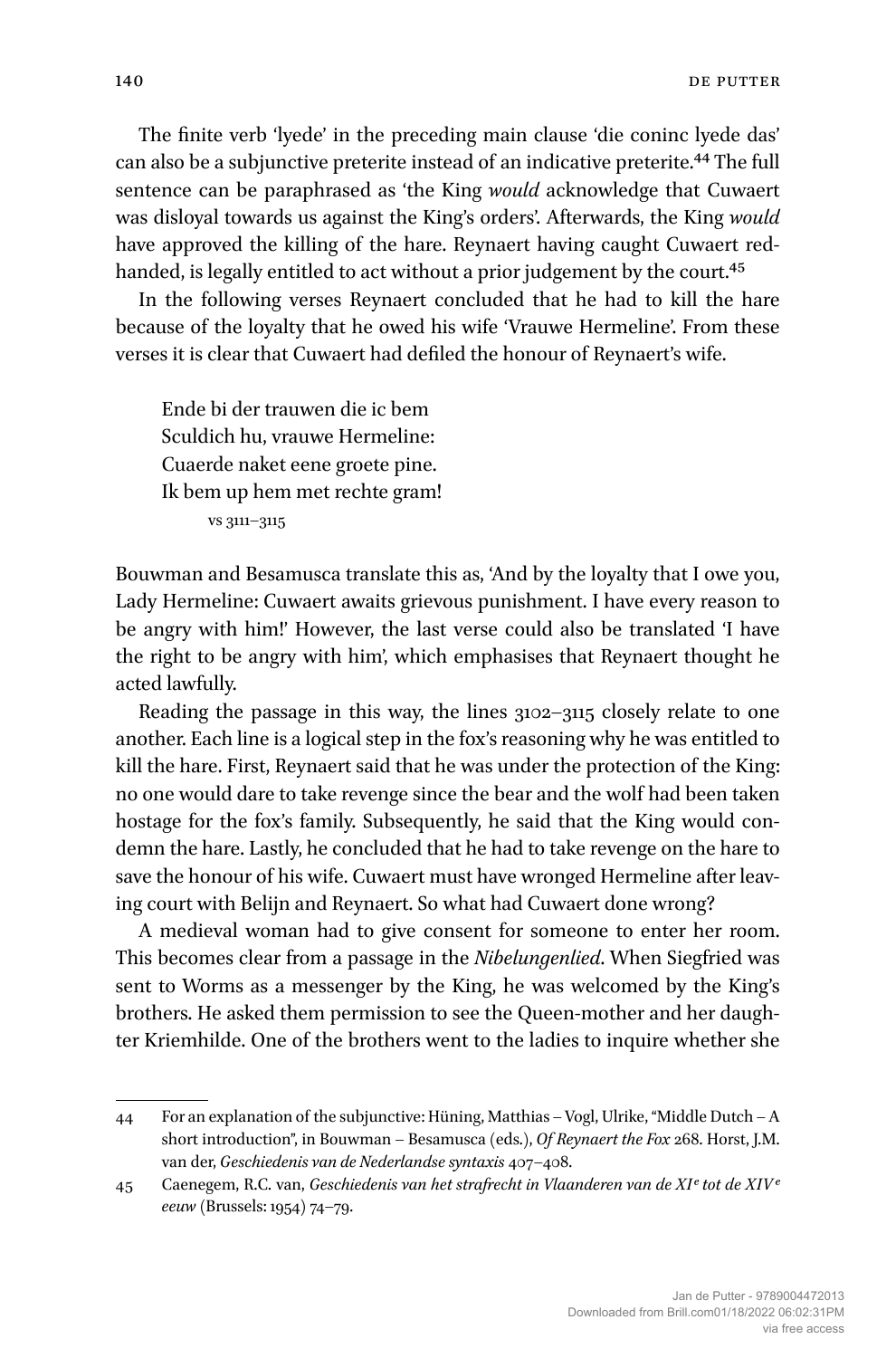was prepared to see Siegfried. They quickly put their welcome clothes on and greeted Siegfried in a friendly manner.46

Also, according to courtly rules, one should not enter a house unannounced. The manuscript that presents *Van den vos Reynaerde* also includes *Van zeden* (*On Good Manners*), a poem on courtly behaviour. According to this text, it was even considered a crime to enter a house hastily, without a preceding announcement.

Comstu voer yemens duere staen, Dune sult haestelic niet in gaen, Sonder te teekenne: het ware mesdaet. Clopt, hoest of spreect, dats mijn raet.47

In contrast to Siegfried in the *Nibelungenlied*, the visit of Cuwaert to Hermeline was never announced. Earlier in the poem, the visiting Tibeert greeted Reynaert (vs 1067–1068) and Grimbeert greeted Reynaert and his wife (vs 1365). Cuwaert did not greet Hermeline, when he entered as a guest. In courtly society, a greeting had a judicial meaning: it served as a sign of peace.<sup>48</sup> Common courtesy was not observed when Cuwaert entered the den of the foxes. The poet stresses that the hare and the fox came *together* (vs 3091). Perhaps the hare should have waited on the threshold or in an antechamber. There is some contextual evidence that Cuwaert was not allowed to enter the room of Hermeline unannounced. Arguably, the interpretation could be that Cuwaert did not care much about the honour of the lady of the house. That would be a valid reason for the fox to kill the hare. He even suspected the would-be chaplain of being horny. This explanation is in line with the way Reynaert duped the other animals, promising them honey or mice, which made them too greedy.

When Cuwaert was seized by Reynaert, he cried out in fear of death: 'Help me, Belijn […], this pilgrim is biting me to death' (vs 3122–3123). To prove that Reynaert did the King a favour, Reynaert sent the hare's head to the King. In the Middle Ages, it was quite customary for the head of a slain enemy to be

<sup>46</sup> Gross, Siegfried (ed.), *Das Nibelungenlied. Mittelhochdeutsch/Neuhochdeutsch* (Stuttgart: 2007) 168–171 (Str. 546–552).

<sup>47</sup> 'When you are on the doorstep, you may not enter the house hastily, without a sign: it would be a crime. Cough, knock or speak, that's my advice'. "Van Zeden", in Brinkman, Herman – Schenkel, Janny (eds.), *Het Comburgse handschrift. Hs. Stuttgart, Württembergische Landesbibliothek, Cod. poet. et phil. 2o22* (Hilversum: 1997) 1156 (verses 517–520). Interpunction and translation are mine.

<sup>48</sup> Bümke, Joachim, *Höfische Kultur. Literatur und Gesellschaft im hohen Mittelalter* (Munich: 1986) 299.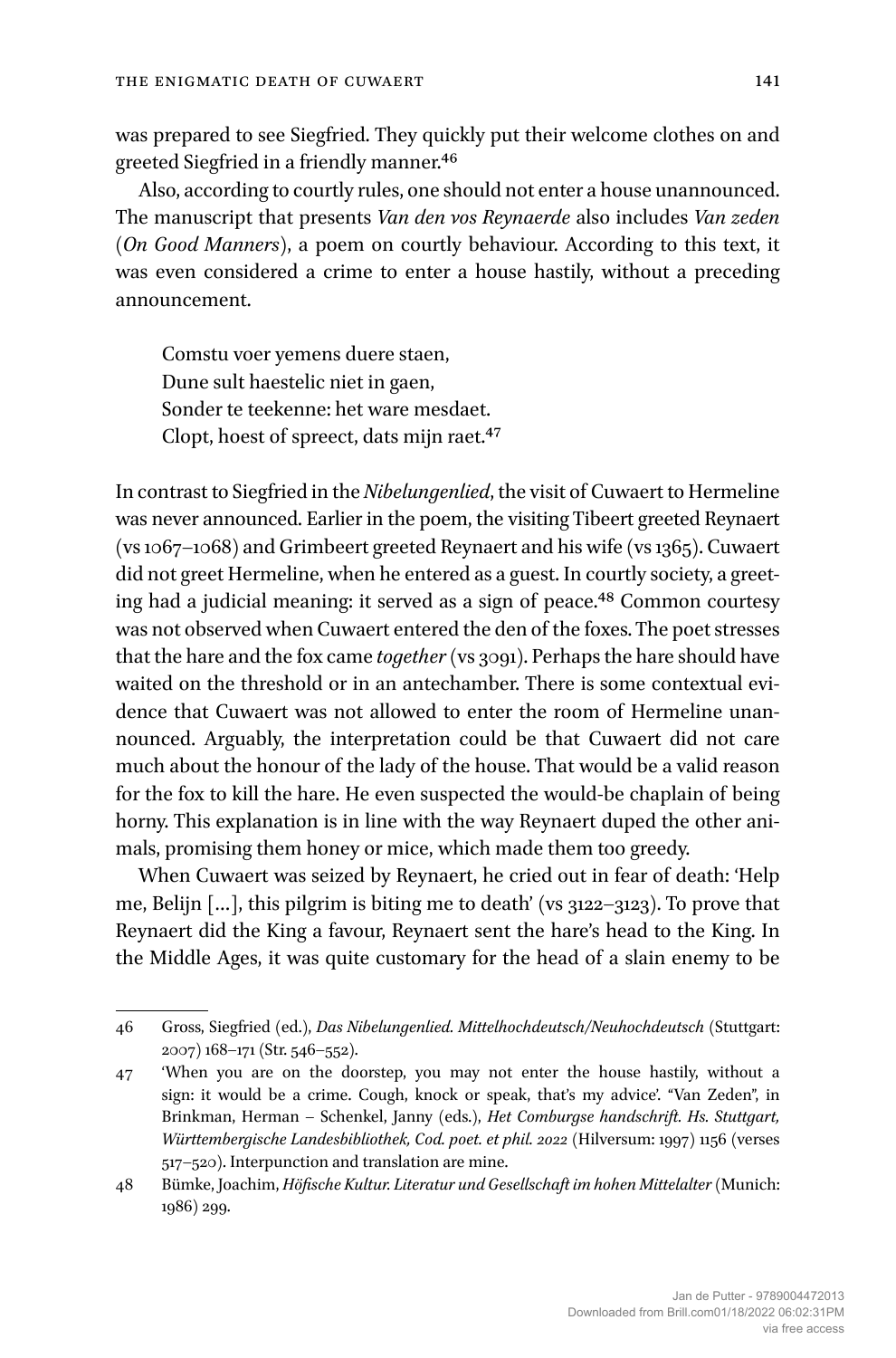142 **DE PUTTER** 

presented to the King. For instance, in 1212 the English King John received six heads of decapitated Welshmen.49 Reynaert did the King a service by killing someone who did not obey him. There is, however, ambiguity. We may assume that sending the hare's head as a message was considered a serious insult, comparable to the tennis balls sent to King Henry V by the French dauphin in Shakespeare's history play Henry v.<sup>50</sup> When King Nobel saw the hare's head, he realised that he had been duped by a false pilgrim. Reynaert broke the conditions of his pardon. Medieval reconciliations were made with the reservation 'sonder arghelist', without tricks.51 The prisoners Bruun and Isegrim were freed and all those present at court would chase the fox.

# **4 Conclusion**

We can laugh at the violence in the cartoon *Tom and Jerry*, but cultural limits are imposed on the depiction of violence which prohibit us to laugh at the death of Cuwaert. Modern readers see the death of Cuwaert as the ultimate proof of Reynaert's wickedness, but one may doubt if this was so in the Middle Ages. Medieval man revelled in cruel entertainment, especially when they thought the victim deserved punishment, as in Cuwaert's case. However, religious rules also regulated violence in the Middle Ages. A pilgrim was not allowed to behave violently towards fellow Christians. From a Christian point of view, Reynaert is an evil creature, but animals do not follow Christian morals, since they follow the laws of nature. To kill a hare is quite natural for a fox. A certain ambiguity is therefore inevitable depending on whether we look from a human or an animal perspective.

In my opinion, the medieval audience laughed at Cuwaert and sympathised with Reynaert. After all, like a fox they were hunters too. Only at the end of the story they realised that Reynaert's vindictiveness will lead to the fall of the Nobel's kingdom. Their sympathy went out towards an animal that showed up at the last moment and saved the King's reputation. The leopard Firapeel outwitted Reynaert and in doing so restored peace between the King and his barons.

<sup>49</sup> Prestwich, Michael, *Armies and warfare in the Middle Ages. The English Experience* (New Haven – London: 1996) 219.

<sup>50</sup> Shakespeare, William, *Henry V* (London: Penguin Popular Classics, 1994) 35–37 (act 1, scene 2).

<sup>51</sup> *MNW* s.v. argelist.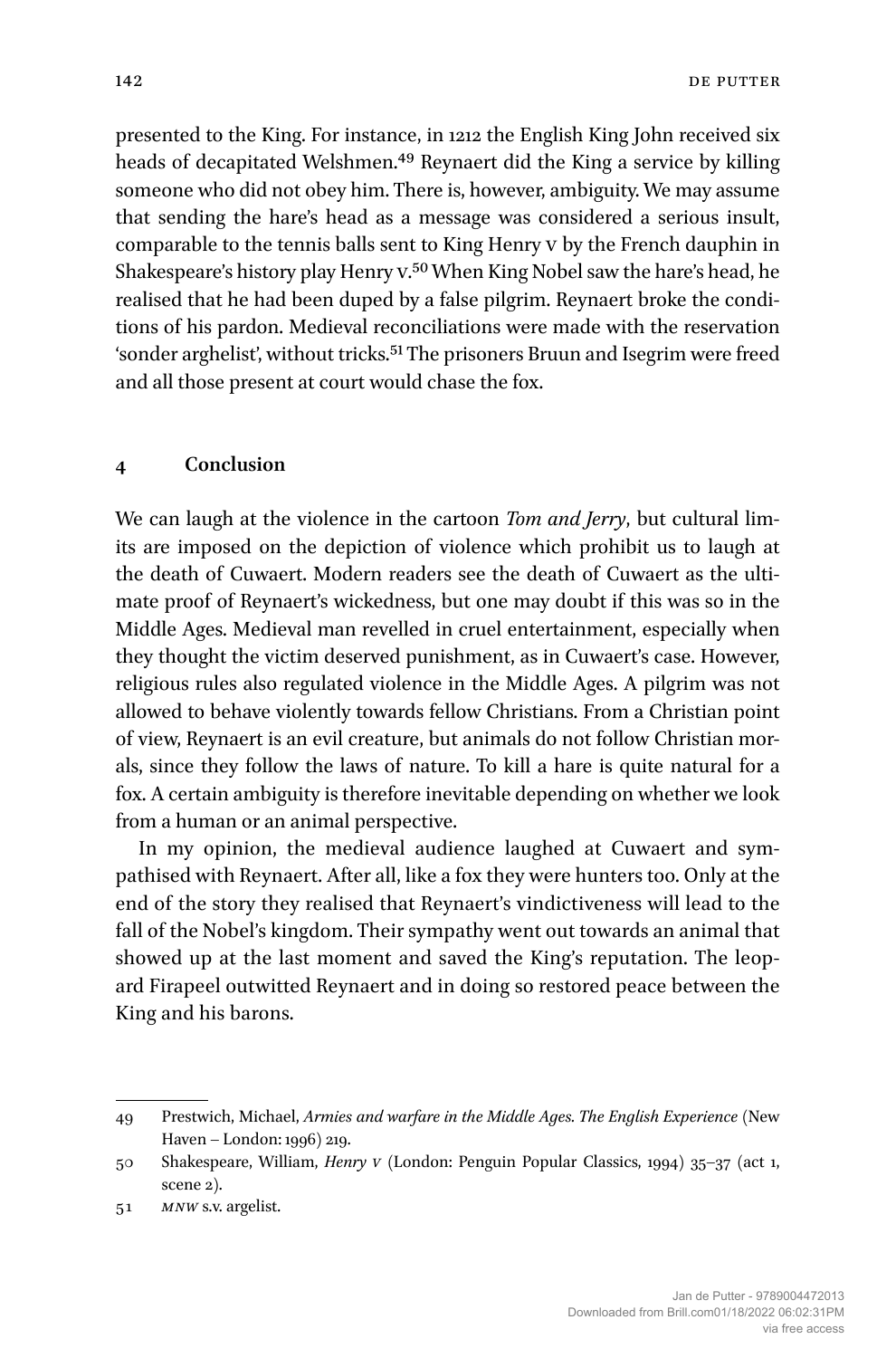When we look at the differences between the *Roman de Renart* and *Van den vos Reynaerde*, we can only corroborate Bouwman's conclusions. In the Dutch version, legal aspects are more stressed, a trick of Reynaert is added and the conflict between the hare and the fox is exacerbated. However, on a meta-level there is no fundamental difference between the French and the Dutch versions. In both versions it is told that the fox took revenge on the hare for a cowardly crime: throwing stones in the French version, intending to defile Reynaert's wife during his absence in the Dutch one. In both versions the hare was attacked by a false pilgrim. In both versions the hare returned to court, although in the Dutch version it was only his head, and in both cases the return of Cuwaert triggered the chase of the fox. On a micro-level the Dutch poet expanded the threatening words of Renart, but the fox's words are not ambiguous at all in his version.

The key issue in the study of *Van den vos Reynaerde* is whether the fox is a sympathetic or an evil character. His character is ambivalent. On the one hand, we may assume that the audience grinned when the fox caught a lascivious hare, but on the other hand, Reynaert violated sacred rules by murdering Cuwaert. There is a tension between honour and virtue, 'eer' and 'deugd', in the poem. Perhaps that is the reason why the story is open-ended just like its French model. In medieval society Reynaert could always survive because he is streetwise, but he still had to fear for his life because he was uncourtly.

#### **Acknowledgments**

I would like to thank Karina van Dalen-Oskam for discussing Middle Dutch linguistics, Thijs Porck and Yvan de Maesschalck for correcting my English and Ingrid De Pourcq for translating the summary into French. As always Guus Boone and Marjolijn tried to keep me from mistakes.

#### **Bibliography**

- Bijsterveld, Aarnoud-Jan A., *Do ut des. Gift Giving, Memoria, and Conflict Management in the Medieval Low Countries* (Hilversum: 2007).
- Bouwman, André, "Van den vos Reynaerde and Branch I of the Roman de Renaert. Tradition and originality in a Middle Dutch Epic", *Neophilologus* 76 (1992) 482–501.
- Bouwman, André, *Reinaert en Renart. Het dierenepos Van den vos Reinaerde vergeleken met de Oudfranse Roman de Renart* (Amsterdam: 1991).
- Bouwman, André Besamusca, Bart (eds.), *Of Reynaert the Fox. Text and Facing Translation of the Middle Dutch Epic Van den vos Reynaerde*. Translated by Thea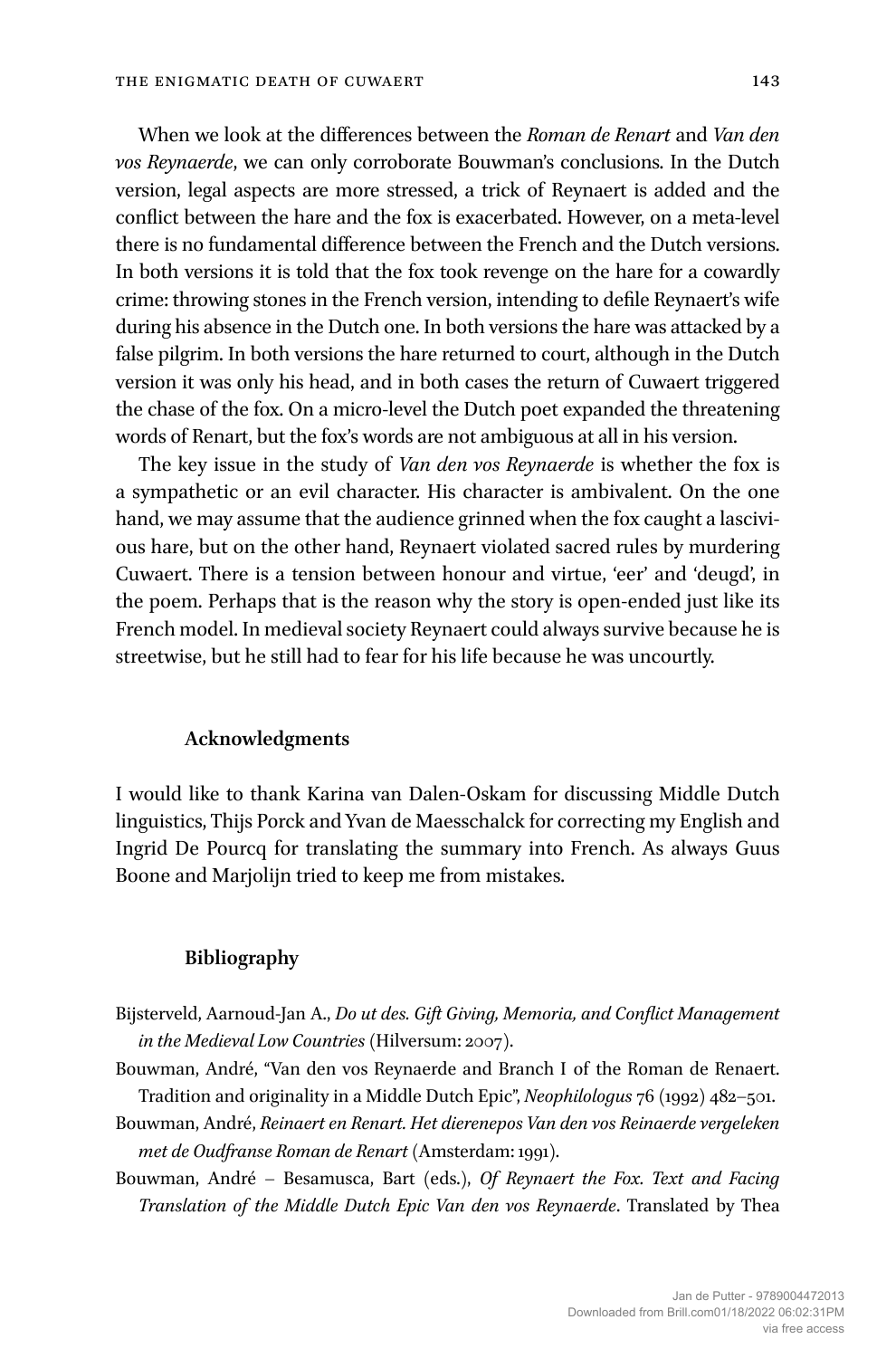Summerfield. Includes a chapter on Middle Dutch by Matthias Hüning and Ulrike Vogl (Amsterdam: 2009).

- Brinkman, Herman Schenkel, Janny (eds.), *Het Comburgse handschrift. Hs. Stuttgart, Württembergische Landesbibliothek, Cod. poet. et phil. 2o22* (Hilversum: 1997).
- Bümke, Joachim, *Höfische Kultur. Literatur und Gesellschaft im hohen Mittelalter* (Munich: 1986).
- Caenegem, R.C. van, *Geschiedenis van het strafrecht in Vlaanderen van de XIe tot de XIVe eeuw* (Brussels: 1954).
- Dufournet, Jean Méline, Andrée (eds.), *Le Roman de Renart* vol. 1 (Paris: 1985).
- Frederiks, K.J., *Het oud-Nederlandsche strafrecht, Deel I* (Haarlem: 1918).
- Groebner, Valentin, *Defaced. The Visual Culture of Violence in the Late Middle Ages* (New York: 2004).
- Gross, Siegfried (ed.), *Das Nibelungenlied. Mittelhochdeutsch/Neuhochdeutsch* (Stuttgart: 2007).
- Herwaarden, Jan van, *Opgelegde bedevaarten. Een studie over de praktijk van opleggen van bedevaarten (met name in de stedelijke rechtspraak) in de Nederlanden gedurende de late middeleeuwen (ca 1300–ca 1550)* (Assen – Amsterdam: 1978).
- Horst, J.M. van der, *Geschiedenis van de Nederlandse syntaxis, Deel I* (Leuven: 2008).
- Housley, Norman, *Fighting for the Cross. Crusading to the Holy Land* (New Haven New York: 2008).
- Hüning, Matthias Vogl, Ulrike, "Middle Dutch A short introduction", in Bouwman Besamusca (eds.), *Of Reynaert the Fox* 257–271 .
- Huygens, R.B.C., *Reynardus Vulpes. De latijnse Reinaert-vertaling van Balduinus Juvenis* (Zwolle: 1968).
- Huygens, R.B.C., "Reynardus Vulpes. Baudouin le Jeune et sa traduction latine de la branche flamande du Roman de Renart", in *Serta mediaevalia: Textus varii saeculorum X–XIII. Poetica. Indices Corpus Christianorum. Continuatio mediaevalis 171A* (Turnhout: 2000) 817–885.
- Janssens, Jozef, "Reinaerts felheid. Nog maar eens over de interpretatie van *Van den vos Reynaerde*", in *Tiecelijn* 14 (2001) 122–133.
- Janssens, Jozef, "Dolen door het land van Reynaert. Het Reynaertonderzoek in het voorbije decennium: een hoogst persoonlijke kijk", *Tiecelijn* 21 *Jaarboek 1 van het Reynaertgenootschap* (2008) 79–90.
- Kruisheer, J.G. (ed.), *Het ontstaan van de dertiende-eeuwse Zeeuwse landkeuren. Met een teksteditie van de keur van Floris de Voogd (1256) en van de keur van graaf Floris V (1290)* (Hilversum: 1998).
- Logeman, H, "Aanteekening op R.V. vs. 1311, R.I. vs. 2674", *Tijdschrift voor Nederlandse taal- en letterkunde* 4 (1884) 185–188.
- Maesschalck, Yvan de, "Reynaerts proteïsche gestalte. Een kanttekening bij Jozef Janssens en Rik van Daele, *Reinaerts streken* (Davidsfonds, 2001)", *Tiecelijn* 14 (2001) 169–176.